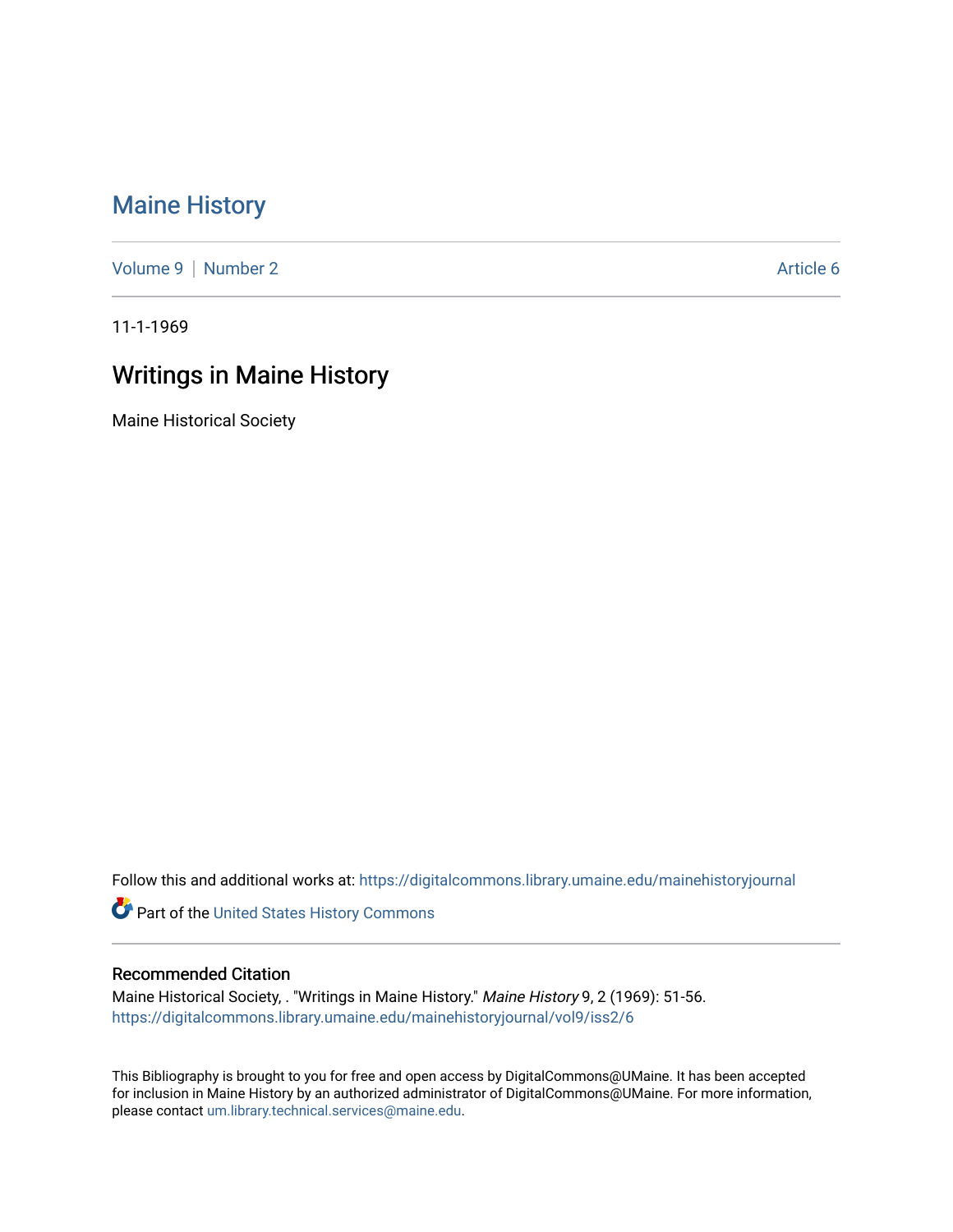## *WRITINGS IN MAINE HISTORY Periodicals and Newspapers* Compiled by E. Virginia Gronberg

ABBREVIATIONS: *AN* The American Neptune. *CLQ* Colby Library Quarterly. *DEM* Down East Magazine. *KJ* Kennebec Journal. *LJM* Lewiston Journal Magazine. *MHN* Maine History News. *MT* Maine Times. *NF* National Fisherman. All dates are 1969 unless otherwise indicated.

AIKEN, CONRAD. Three meetings with Robinson. *CLQ* September. AMES, JOHN WALLACE. Kate Douglas Wiggin had great love for Maine. *LJM* October 18.

ANDERSON, MAIZIE FREEMAN. Keeper of the light. *DEM* August. AUCOIN, STEVE. Rehabilitation can work. *MT* September 12. BERTOCCI, THOMAS A. The journey to self-discovery is often

stormy; it starts at Hurricane. *MT* August 15.

-----. Who said that? Who invented gears? MT August 8. BOLIO, NADJA. Blindness is no handicap for this attractive pair. *LJM* September 13.

BURGESS, GLEN. East Auburn's colorful 21st annual "Little World's Fair." *LJM* August 2.

- CHAPMAN, WINSTON D. Lubec gold hoax of  $1898$  was a monstrous fraud. *LJM* August 16.
- COLE, JOHN N. Outgo: 500,000 waste gallons daily. Income to Maine? *MT* October 10.
- COX, PETER W. Art Schools, a new concept in Portland. MT September 5•
- COXE, ROBERT. Did anyone ever think of raising beef cattle in Maine? MT September 5.
- -----. Machines may change Maine medicine, but not without people. *MT* August 8.

-----. Racing to Monhegan helps the humility. *MT* August 29.

- -----. The stately summer shingles of Squirrel Island. MT August 15.
- -----. This is modern medicine at work in Maine... *MT* August 1.
- CRANE, JONAS. Gold brought little joy to Sir Harry Oakes. *LJM* August 30.
- -----. Her business? Lobster traps and shrimp nets. LJM October 25.
- CURRIER, ISABEL. A castle in Maine. *DEM* October.

Memorial day trip brings back sharp memories. *LJM*  $----$ . September 20.

CARY, RICHARD. Robinson books and periodicals: III. *CLQ* September.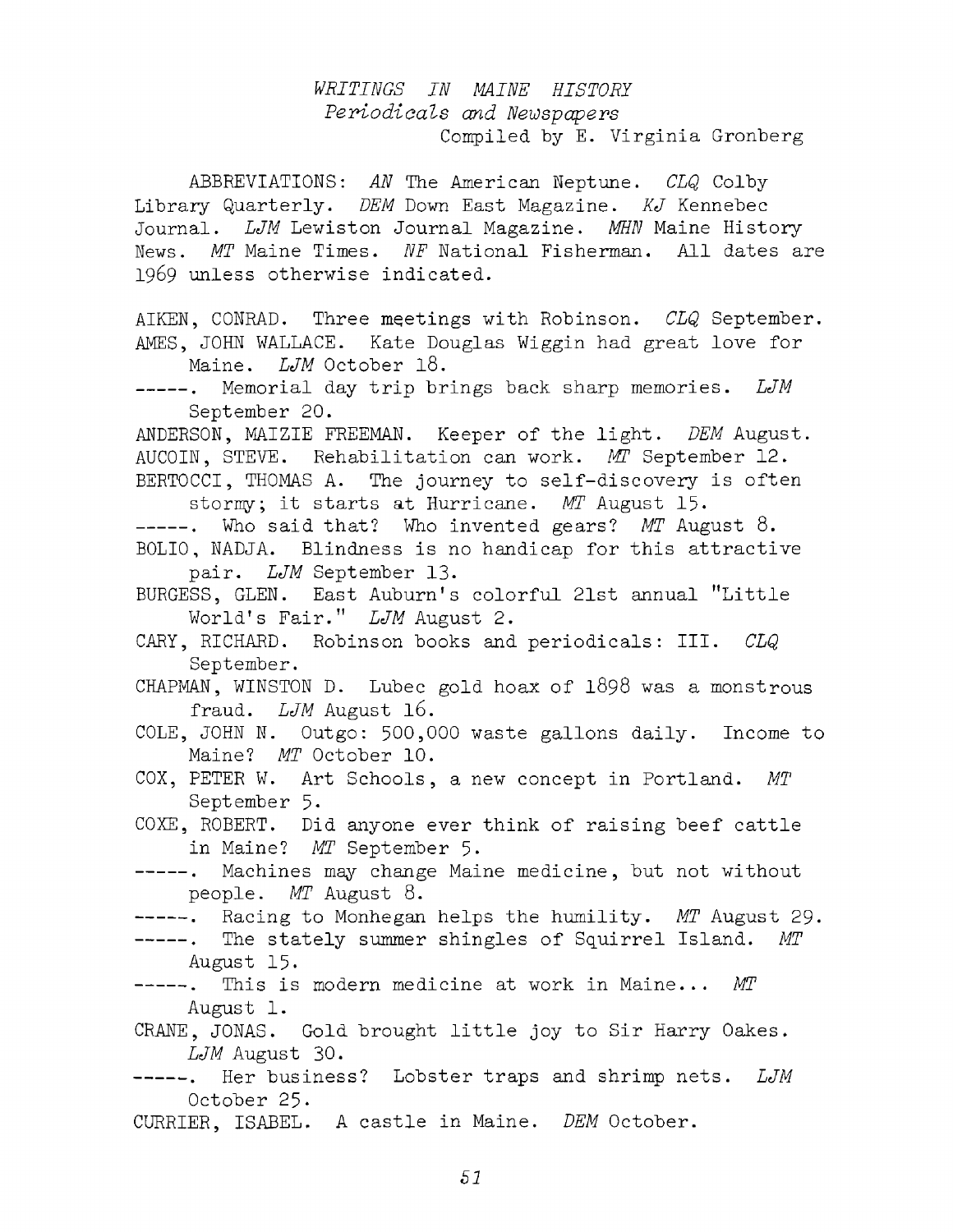DECHERT, PETER. He shouts to see them scamper so: E. A. Robinson and the French farms, *CLQ* September. DELOGU, ORLANDO E. Q: By the way, just what did these men do for Maine? A: Not much. MT August 1. DIETZ, LEW. Kosti Ruohoma's Maine. *DEM* October. EDWARDS, HERBERT. Kenneth Roberts of Arundel. *DEM* August. FINE, BUFFER. Clean water - Maine's unique asset and a new plan to keep it thus. *MT* August 15. -----. Earl Curet is angry and so are a lot of good, hard working, Maine citizens. *MT* September 19. -----. Hair clarified - meanwhile, back in Maine. *MT* October *2k.* -----. Old farms like this are selling like hotcakes in Perry - Why. *MT* October 31. -------- . This is Hinckley sch ool. *MT* November *J.* -----. This is his Maine backyard; there are thousands like it. MT September 5. -----. What a lonely location for Maine's new college. MT August 1. FOSTER, NANCY. Augusta's greenest island. MT August 8. -----. Follow the Maine apple to the cider presses. MT September 19. -----. This school looks different. MT October 3. -----. To Louie's for Maine's wildest auctions. MT October IT. FOX, MIRIAM TENNEY. The dead ship of Harpswell. *MT* August 8. GAUVIN, AIME. Is this road necessary? MT October 24. -------- . Sno-mos roar at Katahdin. *MT* September 12. -----. This is Baxter park... *MT* October 17. GINGRAS, ROBERT. The St. Joseph case: it opens new strategies in the fight against pollution. MT August 1. GRAHAM, DAVID L. Meet Waldo Peirce, Maine's most worldly man of the world. MT September 26. GREEN, PETER L. We marched and they marched with us: a story of justice in Maine. *MT* October 31. HAAS, POLLY. The great teaching experiment. *MT* August 22. HENDERSON, RUTH. Severances of Augusta. *KJ* April 2. -----. The Severances in Hawaii. *KJ* September 11. HILL, AXON. Romantic story of Lewiston's historic canal. *LJM* November 1. HUTCHINSON, GLORIA. The average Maine man... is so weak... *MT* August 8. -----. The Center people. *MT* September 12. -----. Emerging from a silent world at the Baxter school. *MT* October 17. -----. Gadzooks! It's a Maine man under the dryer: the times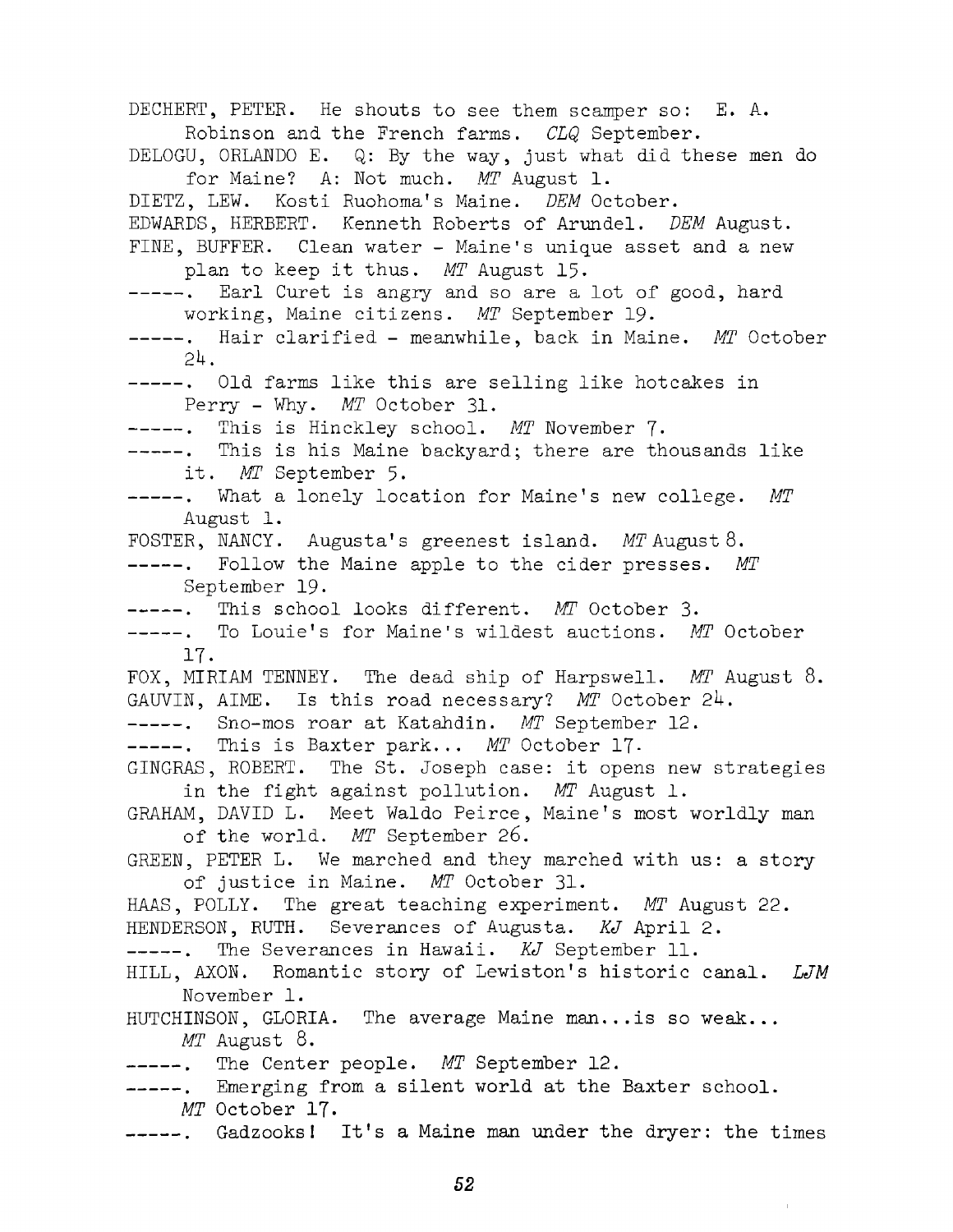they are changing. *MT* September 26 . HUTCHINSON, GLORIA. Happiness is a Lamaze baby. *MT* October 3. -----. He's number one with 252 girls, which has its problems. *MT* November 7. ...... Maine needs more teachers for children like this. *MT* October *2k.* Maine's own pink panther. *MT* October 31- ----. Maine's young; they listen to a different drum. MT September 19. ----. These boys aren't at camp... *MT* August 1. ----. What about the people who work there? MT September 5. ----. What kind of a place is the Boys Training Center? MT August 22. ----. What really happened here on the night of May 1? MT August 29. -----. What's a nice girl like you doing at a place like Bowdoin? *MT* September 19.  $---$ . "Why smile...I mean what's the point?" when people starve, *MT* September 26. INDIANS: NEW HISTORY INVENTORY. [A review of Roger Ray's bibliography of Maine Indians] MT August 22. JORDAN, ELOISE M. Colby college on Mayflower Hill is tale of resolute men. *LJM* September 20. ----. Famous Maine composer little known today. [John Knowles Paine] *LJM* November 1. -----. Old fashioned country store is remembered with love. *LJM* October 18. ----. Sabattus River has beauty and legend in 7 mile course. *LJM* October 25. -----. Thomas Purchase? An important man in our early history. *LJM* August 30. KAMBER, HANNAH. Maine's newest industry: building people. *MT* October 31. KIMBALL, E. G. Maine's Songo lock is scenic and historic. *LJM* October *k.* -----. Molly Ochett's ghost guards Indian treasure. LJM October 25. KNIGHT, RUSSELL W. Mr. Shaw "sees" Portland sink. *AN* July. KRAMER, MARK. Maine's most popular cars watched by 100,000 fans nightly. *MT* October 24. KYROS, PETER N. Why we should get out of Vietnam. MT October 10. LABBIE, EDITH. Bliss students attested, not protested, to save college. *LJM* November 1. -----. Diplomat's association with Knight house. *LJM*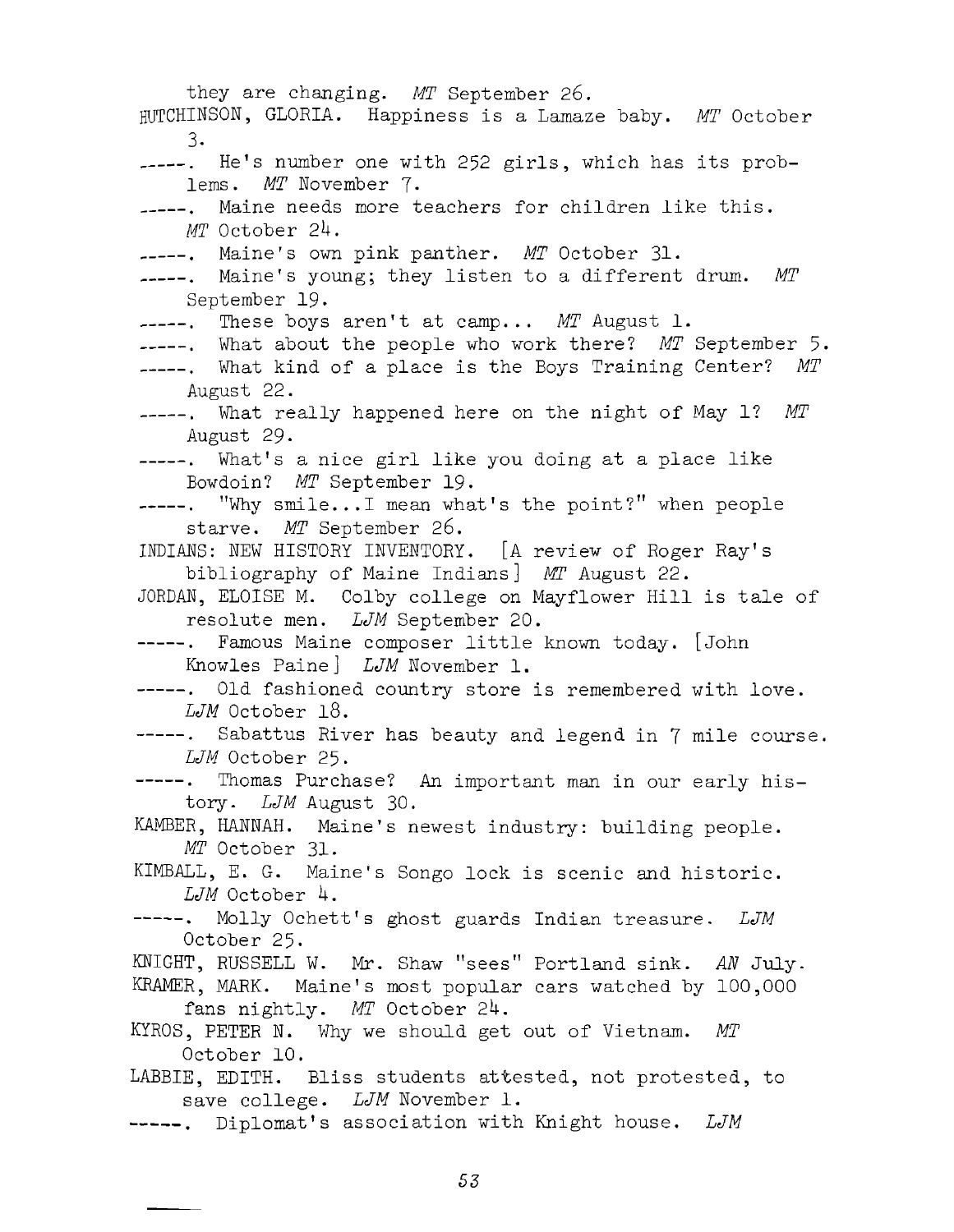August 23- LAMB, FRANCES BAKER. Maine cottage owners are a hardy breed. *LJM* September 27- LANCASTER, LAURA. Site of Lewiston's first town meeting? *LJM* October 18. LARKIN, ALICE T. The right to protest being hungry - one Skowhegan response. MT August 1. -----. This is a teen center? MT October 10. LEAVITT, HAROLD. "I went back one day" - thus he discovered an old truth. LJM September 27. LIBBY, STEVE. Tattooed Maine sailors followed ancient custom. *LJM* October 4. LUFKIN, MILTON T. Across Maine by horse and buggy. *DEM* August. LYFORD, ELMORE B. Is this radio's oldest, continuing program? *LJM* September 27- MCINNIS, A. E. Taste of the sea. [Dulse] *DEM* October. MAINE TIMES. A Maine congressman tries bridging the gap. MT October 3. ----. What's a nice Muslim like you doing in Aroostook? MT November 7- -----. Why is this man frowning? [David J. Kennedy] MT October 10. MANCHESTER, KAREN. Berry harvest. *MT* September 12. MILLIKEN, HENRY. This "city" is one of peace, but it's a miniature one. *LJM* August 30. -----. Summer resident gave Freeport beautiful park. *LJM* August 9- -----. Try fishing for Atlantic salmon for action. LJM September 6. MITCHELL, ALBERT R. Maine poor people, idle land. *MI* September 5. MITCHELL, JOHN H. The ruddy turnstone. *DEM* August. MIXER, FLORENCE EVELYN. "School team" was ancestor of Auburn sch ool bus. *LJM* August 30. MOODY, LINW00D W. Warren Depot. *DEM* October. MOOREHEAD, ROBERT M. The Hebron music man. *DEM* October. MORAN, RONALD. The octaves of E. A. Robinson. *CLQ* September. MORRISEY, CAROL A. The Seashore trolley museum. *DEM* September. MORRISON, KENNETH H. A confusion of hospitals. MT October 17- -----. The day of the long ballot. MT October 31. -----. How many more fish will have to die? MT September 5. -----. If you're headed for a hospital, you'd better be sick or you may have to leave. MT September 26.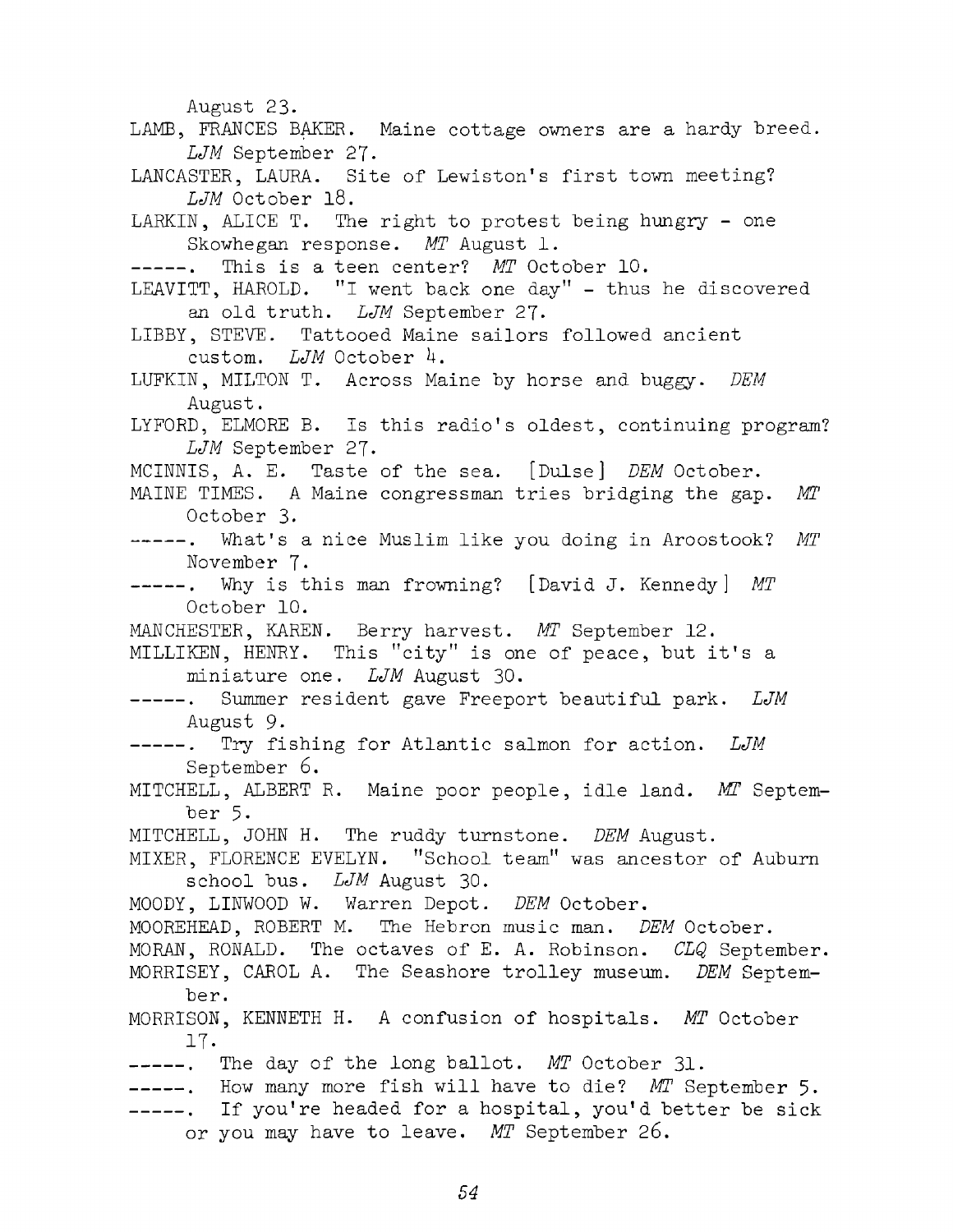MORRISON, KENNETH H. If you're poor, you pay more and get less. MT October 3. The latest welfare remedy doesn't seem to be working.  $-$ *MT* August 22. -----. Maine's coast; what's to become of it? MT September 19- -----. Millions for clean water, nothing for highways. MT November 7. -----. The roads to Maine property are paved with bright promise and broken dreams. *MT* August 15. -----. \$600,000,000 for new schools in Maine. MT September 12. ----. This could get you arrested, but conviction is highly unlikely. *MT* October 17. -----. You can get Maine facts from fellows like this. MT August  $8.$ -----. You see these all over Maine. [Broiler industry] *MT* October 10. MAINE HISTORY NEWS. Musical wonder house unique experience. MHN October. NEALEY, ROBERT. Prout's Neck's Winslow Homer still unmatched. *LJM* October 11. -----. The pursuit. *DEM* October. NEW EDITION of Maine Guide welcome after 32 years. *LJM* September 27. NOBLE, RICHARD B. "George W. Wells" -- Maine's first sixmaster. *DEM* September. NORTON, FLOYD W. Dooryard shipbuilding art not lost in Maine. *LJM* October 18. PERRY, KATY. Dept. of Maine Legion observes baseball milestone. *LJM* August 30. -----. For rural flavor try a cattle auction. LJM August 2. -----. Garden project at Augusta State Hospital. *LJM* October *k.* -----. Ruth Leavitt's Cabbage Island clambakes. *LJM* September 13. -----. A sculptor who discovered himself in Maine. [George Curtis<sup>]</sup> *LJM* November 1. PURCELL, NANCY A. What makes salmon run? *DEM* August. RAMSEY, KEN. Seguin, oldest U.S. tug, is retired. NF August. REILLY, WAYNE E. Bad bog eat - blod daes is the way some kids read. *MT* August 29. RING, ELIZABETH. First revision of Maine Guide is inadequate. *MT* O ctober 3. ROLDE, NEIL. Bill Foster, Maine's lobster and clambake king. *DEM* September.